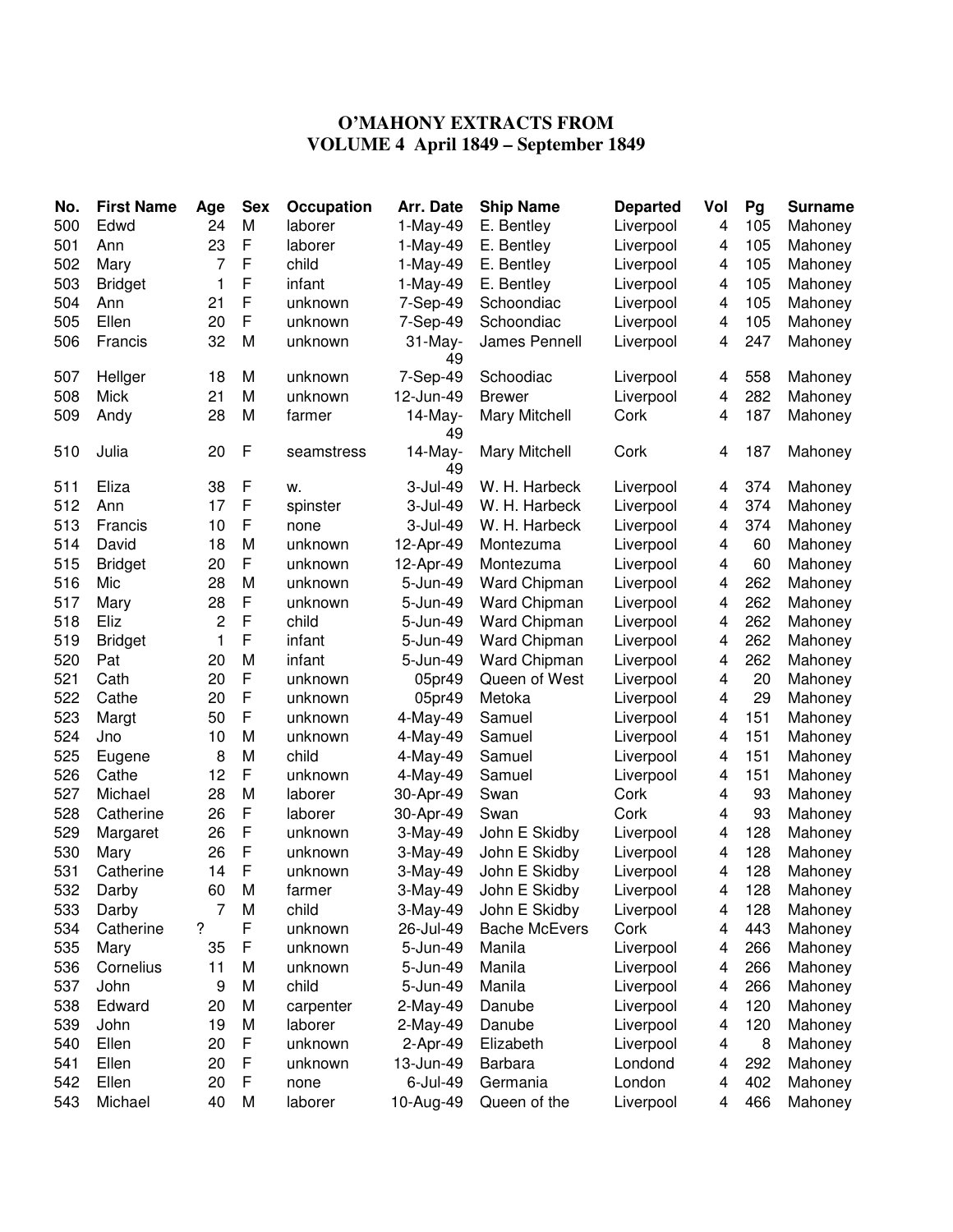| No. | <b>First Name</b> | Age | <b>Sex</b>   | Occupation | Arr. Date        | <b>Ship Name</b>     | <b>Departed</b> | Vol | Pg  | <b>Surname</b> |
|-----|-------------------|-----|--------------|------------|------------------|----------------------|-----------------|-----|-----|----------------|
| 544 | Margt             | 60  | $\mathsf F$  | none       | 10-Aug-49        | Queen of the         | Liverpool       | 4   | 466 | Mahoney        |
| 545 | Honora            | 15  | $\mathsf F$  | none       | 10-Aug-49        | Queen of the         | Liverpool       | 4   | 466 | Mahoney        |
| 546 | Pat               | 27  | M            | none       | 10-Aug-49        | Queen of the         | Liverpool       | 4   | 466 | Mahoney        |
| 547 | James             | 20  | M            | farmer     | 4-May-49         | Osceola              | Lanzarata       | 4   | 261 | Mahoney        |
| 548 | Jane              | 24  | $\mathsf F$  | farmer     | 4-Aug-49         | Orion                | Cork            | 4   | 460 | Mahoney        |
| 549 | Jas               | 27  | M            | unknown    | 4-May-49         | Dun Brody            | New Ross        | 4   | 152 | Mahoney        |
| 550 | John              | 24  | M            | unknown    | 13-Jun-49        | <b>Two Sisters</b>   | Cork            | 4   | 293 | Mahoney        |
| 551 | Jerry             | 25  | M            | laborer    | 22-Aug-49        | Bombey               | Liverpool       | 4   | 522 | Mahoney        |
| 552 | Jno               | 35  | M            | none       | 22-Aug-49        | Huguenot             | Liverpool       | 4   | 517 | Mahoney        |
| 553 | John              | 22  | M            | laborer    | 7-Sep-49         | Aberdeen             | Liverpool       | 4   | 561 | Mahoney        |
| 554 | John              | 23  | M            | laborer    | 24-Jul-49        | Emerald              | Cork            | 4   | 441 | Mahoney        |
| 555 | John              | 24  | M            | unknown    | 13-Jun-49        | <b>Two Sisters</b>   | Cork            | 4   | 293 | Mahoney        |
| 556 | Mary              | 20  | $\mathsf F$  | servant    | 4-Jun-49         | Adeline              | Liverpool       | 4   | 261 | Mahoney        |
| 557 | Pat               | 22  | M            | laborer    | 3-Jul-49         | Virginia             | Liverpool       | 4   | 368 | Mahoney        |
| 558 | Richard           | 22  | M            | unknown    | 1-Aug-49         | Columbia             | Liverpool       | 4   | 456 | Mahoney        |
| 559 | Thomas            | 30  | M            | smith      | $12$ -May-<br>49 | Lamuel-Dyer          | Liverpool       | 4   | 186 | Mahoney        |
| 560 | Julia             | 20  | F            | seamstress | 14-May-<br>49    | <b>Mary Mitchell</b> | Cork            | 4   | 187 | Mahoney        |
| 561 | Thos              | 28  | M            | Weaver     | 26-May-<br>49    | New World            | Liverpool       | 4   | 210 | Mahoney        |
| 562 | Tim               | 24  | M            | laborer    | 3-Jul-49         | Virginia             | Liverpool       | 4   | 369 | Mahoney        |
| 563 | Thos              | 19  | M            | laborer    | 5-Sep-49         | Constitution         | Liverpool       | 4   | 555 | Mahonney       |
| 564 | <b>Bryan</b>      | 20  | M            | farmer     | 5-Jul-49         | Lady Milton          | Dublin          | 4   | 387 | Mahony         |
| 565 | Jerry             | 27  | M            | farmer     | 30-May-          | Richard-n.Park       | Cork            | 4   | 234 | Mahony         |
|     |                   |     |              |            | 49               |                      |                 |     |     |                |
| 566 | Cath              | 20  | $\mathsf{F}$ | servant    | 30-May-<br>49    | Richard-n.Park       | Cork            | 4   | 234 | Mahony         |
| 567 | Catherine         | 16  | F            | unknown    | 31-May-<br>49    | Fidelia              | Liverpool       | 4   | 244 | Mahony         |
| 568 | Cathn             | 13  | F            | unknown    | 19-Jun-49        | Enterprise           | Liverpool       | 4   | 320 | Mahony         |
| 569 | Patrick           | 38  | M            | laborer    | 19-Jun-49        | Enterprise           | Liverpool       | 4   | 320 | Mahony         |
| 570 | Mary              | 18  | $\mathsf F$  | unknown    | 19-Jun-49        | Enterprise           | Liverpool       | 4   | 320 | Mahony         |
| 571 | Patt              | 11  | M            | unknown    | 19-Jun-49        | Enterprise           | Liverpool       | 4   | 320 | Mahony         |
| 572 | Martin            | 30  | M            | laborer    | 19-Jun-49        | Enterprise           | Liverpool       | 4   | 320 | Mahony         |
| 573 | Maurice           | 1   | M            | child      | 19-Jun-49        | Enterprise           | Liverpool       | 4   | 320 | Mahony         |
| 574 | Edward            | 30  | M            | laborer    | 6-Jul-49         | Jane                 | Liverpool       | 4   | 406 | Mahony         |
| 575 | Mary              | 30  | F            | spinster   | 6-Jul-49         | Jane                 | Liverpool       | 4   | 406 | Mahony         |
| 576 | Daniel            | 4   | M            | child      | $6$ -Jul-49      | Jane                 | Liverpool       | 4   | 406 | Mahony         |
| 577 | Cornelius         | 2   | M            | child      | 6-Jul-49         | Jane                 | Liverpool       | 4   | 406 | Mahony         |
| 578 | Marie             | 1   | F            | infant     | $6$ -Jul-49      | Jane                 | Liverpool       | 4   | 406 | Mahony         |
| 579 | Cornelius         | 29  | M            | gentleman  | 2-May-49         | Sarah Sands          | Liverpool       | 4   | 111 | Mahony         |
| 580 | Denis             | 35  | M            | laborer    | 3-Jul-49         | St John              | Liverpool       | 4   | 394 | Mahony         |
| 581 | Honora            | 33  | $\mathsf F$  | laborer    | 3-Jul-49         | St John              | Liverpool       | 4   | 394 | Mahony         |
| 582 | Daniel            | 32  | M            | laborer    | 3-Jul-49         | W. H. Harbeck        | Liverpool       | 4   | 372 | Mahony         |
| 583 | John              | 20  | M            | unknown    | 30-May-<br>49    | Effingham            | Cork            | 4   | 232 | Mahony         |
| 584 | <b>Dick</b>       | 20  | M            | unknown    | 30-May-<br>49    | Effingham            | Cork            | 4   | 232 | Mahony         |
| 585 | Ellen             | 25  | F            | unknown    | 30-May-<br>49    | Effingham            | Cork            | 4   | 232 | Mahony         |
| 586 | Edmund            | 30  | M            | laborer    | 9-Apr-49         | Elizabeth            | Liverpool       | 4   | 45  | Mahony         |